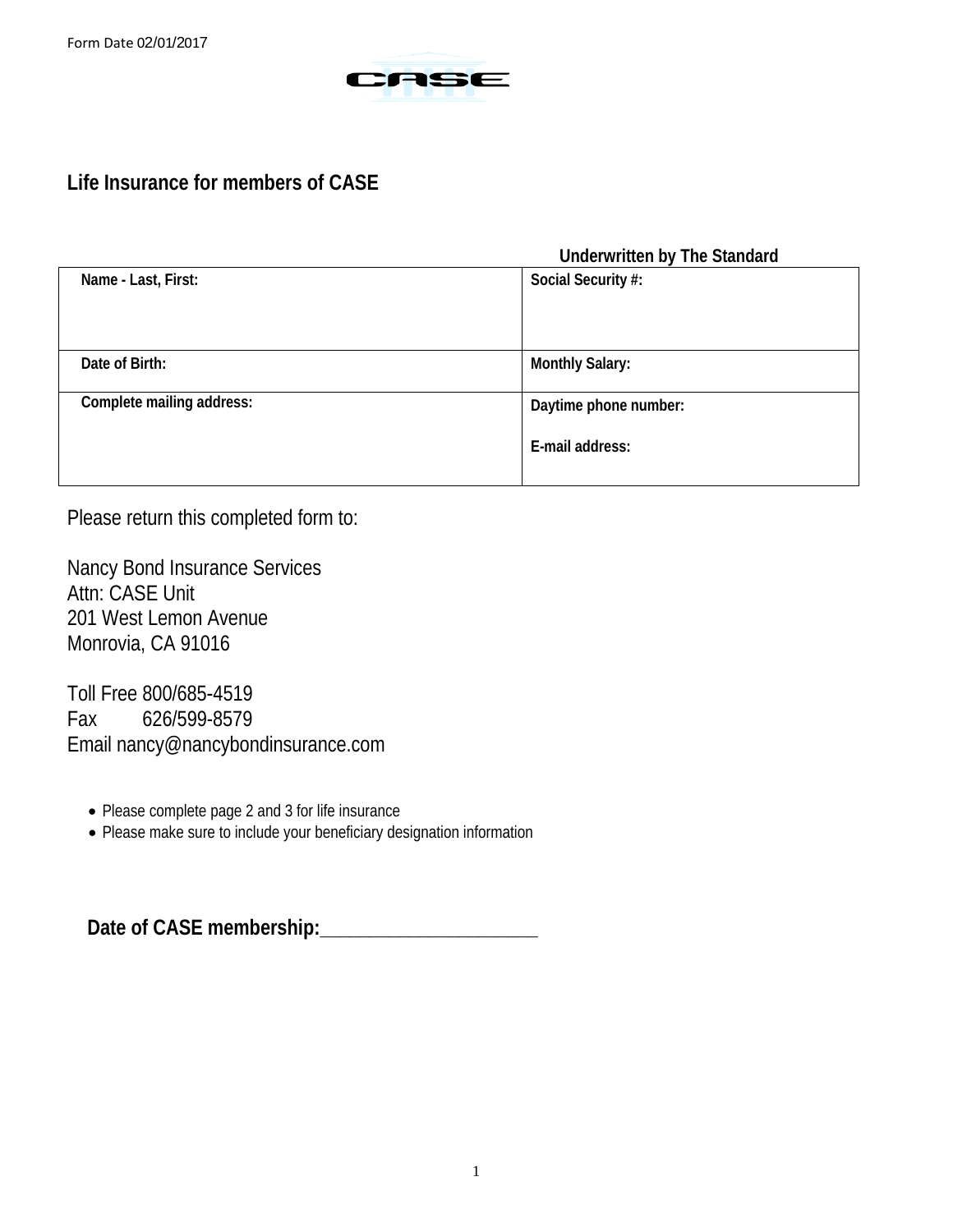### **Underwritten by The Standard**

## **Supplemental Life and Accidental Death and Dismemberment Insurance – Employee:**

You also have the opportunity to enroll in **CASE** Supplemental Life with a matching AD&D (Accidental Death and Dismemberment) Insurance plan. Your election may be made in increments of \$10,000, not to exceed \$500,000. You will need to provide evidence of good health that is satisfactory to The Standard before the excess can become effective. Monthly costs, based on your age, are shown below. Please request this form from NBIS.

Use the rate chart and calculation line below to determine your monthly cost for this coverage. **During Open Enrollment or for New CASE Members, the Guarantee Issue Amount is the lesser of \$200,000 or 3X annual salary.**

| Age     | Under 25                                                 | 25-29  | 30-34          | 35-39       | 40-44                                                 | 45-49  | 50-54  | 55-59              | 60-64  | 65-69  | $70+$             | AD&D   |
|---------|----------------------------------------------------------|--------|----------------|-------------|-------------------------------------------------------|--------|--------|--------------------|--------|--------|-------------------|--------|
| Rate    | \$.062                                                   | \$.062 | \$.066         | \$.090      | \$.144                                                | \$.229 | \$.357 | \$.569             | \$.665 | \$.704 | \$.720            | \$.030 |
| Example |                                                          |        |                |             | (Example is age 44, \$200,000 elected benefit amount) |        |        |                    |        |        |                   |        |
|         | \$200,000                                                |        | $\div$ \$1,000 |             | 200.00                                                |        | х      | \$.144             |        |        | \$28.80           |        |
|         | <b>Elected Benefit Amount</b>                            |        |                |             |                                                       |        |        | Rate Above         |        |        | Your Monthly Cost |        |
|         | (employee)                                               |        |                |             |                                                       |        |        |                    |        |        |                   |        |
|         | <b>Your Calculation:</b>                                 |        |                |             |                                                       |        |        |                    |        |        |                   |        |
|         |                                                          |        |                |             |                                                       |        |        |                    |        |        |                   |        |
|         |                                                          |        | $\div$ \$1,000 |             |                                                       |        | X      |                    |        |        |                   |        |
|         | Elected Benefit Amount                                   |        |                |             |                                                       |        |        | Rate Above         |        |        | Your Monthly Cost |        |
|         | (employee)                                               |        |                |             |                                                       |        |        |                    |        |        |                   |        |
|         | Your Calculation to add Accidental Death & Dismemberment |        |                |             |                                                       |        |        |                    |        |        |                   |        |
|         |                                                          |        |                | $-$ \$1,000 |                                                       |        | X      | .030               |        |        |                   |        |
|         |                                                          |        |                |             |                                                       |        |        |                    |        |        |                   |        |
|         | <b>Elected Benefit Amount</b>                            |        |                |             |                                                       |        |        | Rate same all ages |        |        | Your Monthly Cost |        |
|         | (employee)                                               |        |                |             |                                                       |        |        |                    |        |        |                   |        |
|         |                                                          |        |                |             |                                                       |        |        |                    |        |        |                   |        |

I elect to **enroll** in the Supplemental Life plan at the monthly cost above. I **also elect** to add AD&D cost above.

## **Supplemental Life Insurance – Spouse or Domestic Partner:**

**If you elect the Supplemental Life plan for yourself,** you may also elect Supplemental Life coverage for your Spouse or Domestic Partner. Your election may be made in increments of \$5,000 to a **maximum of \$100,000** but may not exceed 50% of the member's elected benefit amount. **\$25,000 is the GUARANTEED ISSUE LIMIT without medical underwriting** for new members and during Open Enrollment. Your spouse or domestic partner will need to provide evidence of good health that is satisfactory to The Standard before the excess can become effective. Supplemental Spouse rates and premiums are based on the **Member's age, not the Spouse's age**. Again, please request the evidence of good health form from NBIS.

Use the rate chart and calculation line below to determine your monthly cost for this coverage.

| Age                                                 | Under 25 | 25-29  | 30-34       | 35-39  | $40 - 44$  | 45-49       | 50-54  | 55-59             | 60-64  | 65-69  | 70+    |
|-----------------------------------------------------|----------|--------|-------------|--------|------------|-------------|--------|-------------------|--------|--------|--------|
| Rate                                                | \$.062   | \$.062 | \$.066      | \$.090 | \$.144     | \$.229      | \$.357 | \$.569            | \$.665 | \$.704 | \$.720 |
|                                                     |          |        |             |        |            |             |        |                   |        |        |        |
|                                                     |          |        | $-$ \$1,000 |        |            | $\mathbf v$ |        |                   | $=$    |        |        |
| Elected Benefit Amount<br>(spouse/domestic partner) |          |        |             |        | Rate Above |             |        | Your Monthly Cost |        |        |        |

I elect to **enroll** my Spouse or Domestic Partner in the Supplemental Life plan at the monthly cost above.

#### **SPOUSE or Domestic Partner**

| <b>First Name</b> | ∟ast Name | Gender I | Date of Marriage or<br>Partnership | Date of Birth |
|-------------------|-----------|----------|------------------------------------|---------------|
|                   |           |          |                                    |               |